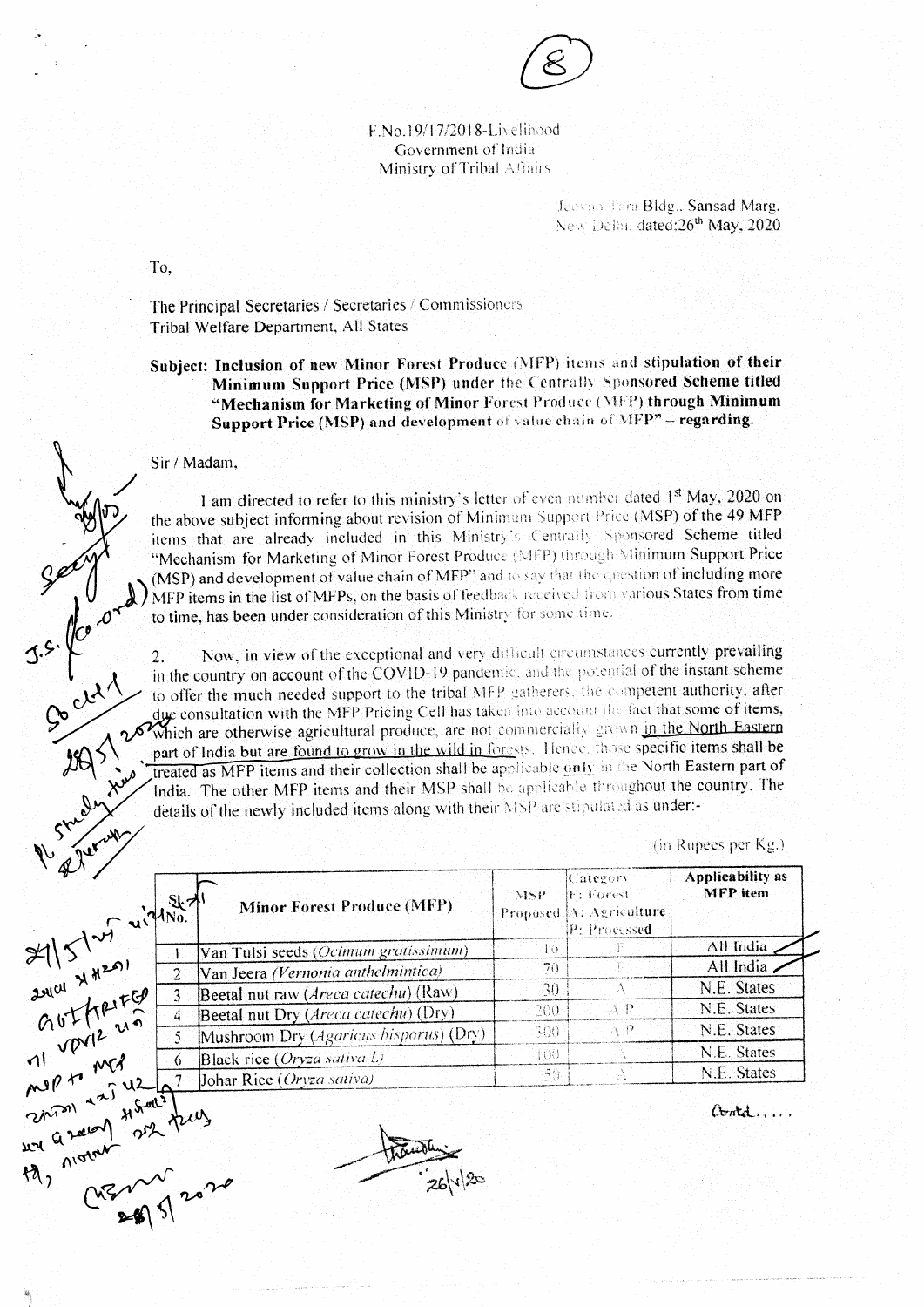| 8               | King Chilli (Capsicum chinense Jacq)                  | 300<br>ρà.    |      | N.E. States |  |
|-----------------|-------------------------------------------------------|---------------|------|-------------|--|
| 9               | Mustard (Brassica nigra)                              | 40.           | A    | N.E. States |  |
| 10 <sup>°</sup> | Raw Cashew (Anacardium occidentale)<br>(Raw)          | $450^{\circ}$ |      | N.E. States |  |
| $\prod$         | Cashew Nut (Anacardium occidentale)<br>(Nut)          | 800           | 'AP  | N.E. States |  |
| 12              | Tamarind Seed (Tamarindus indica)                     | $\pm 1$       | ΤP.  | All India   |  |
| 13              | Bamboo Brooms (Thysanolaena maxima)                   | 75G)          |      | All India   |  |
| $ 4\rangle$     | Ginger dry (Zingiber officinale)                      | 50.           | A, P | N.E. States |  |
| 15              | Ferilla dry (Perilla frutescens)                      | 140           | 7k   | N.E. States |  |
| 16              | Rosella (Hibiscus sabdariffa)                         | 200-          | A.   | N.E. States |  |
| 17              | Nutgall (Rhus chinensis)                              | F50.          | A    | N.E. States |  |
| 18 <sup>°</sup> | (Zanthox<br>Dried<br>Zanthoxylum<br>armatum)          | 200.          | - A  | N.E. States |  |
| 19.             | Jack Fruit Seed (Artocarpus heterophyllus)<br>(Seeds) | 45.           | A    | N.E. States |  |
| 20              | Dry Anola (Phyllnthus emblica) (Dry)                  | 60            | 軍    | All India   |  |
| 21              | Kachri Baheda (Terminalia bellerica)                  | $20 -$        | ्रो  | All India   |  |
| 22              | Kachri Harra (Terminalia chebula)                     | 23.           | P    | All India   |  |
| 23.             | Seed lac (Kerria lacca)                               | 677           | F P  | All India   |  |

The MSP of the MFP items as mentioned above shall be operative with immediate 3. effect and shall remain valid till further revision.

MSP declared by GoI shall be reference MSP for fixing MSP and State Government  $4.1.$ shall have latitude of 10% of MSP declared by Gol i.e.. State can fix MSP upto 10% higher or lower than MSP declared by Gol.

If a State fixes its MSP higher than MSP declared by Got as mentioned above and sale  $4.2.$ price / proceeds falls below that, then the difference between State MSP and MSP declared by Gol will be borne by concerned State Government only.

The MSP of the MFP items as mentioned above may be brought to the notice of the  $5.$ State Nodal Agencies and the State Implementing Agencies as they shall be exercised with immediate effect. TRIFED shall keep watch on market prices and display on website besides sharing with the States to facilitate implementation of the scheme. It shall also endeavour to develop market linkage between state agencies (through State Nodal Department) and bulk users / buyers.

Strict compliance of instruction issued vide letter dated 22.4.2020 regarding submission  $6.$ of accounts may be made.

Contd.....

OberaLtive